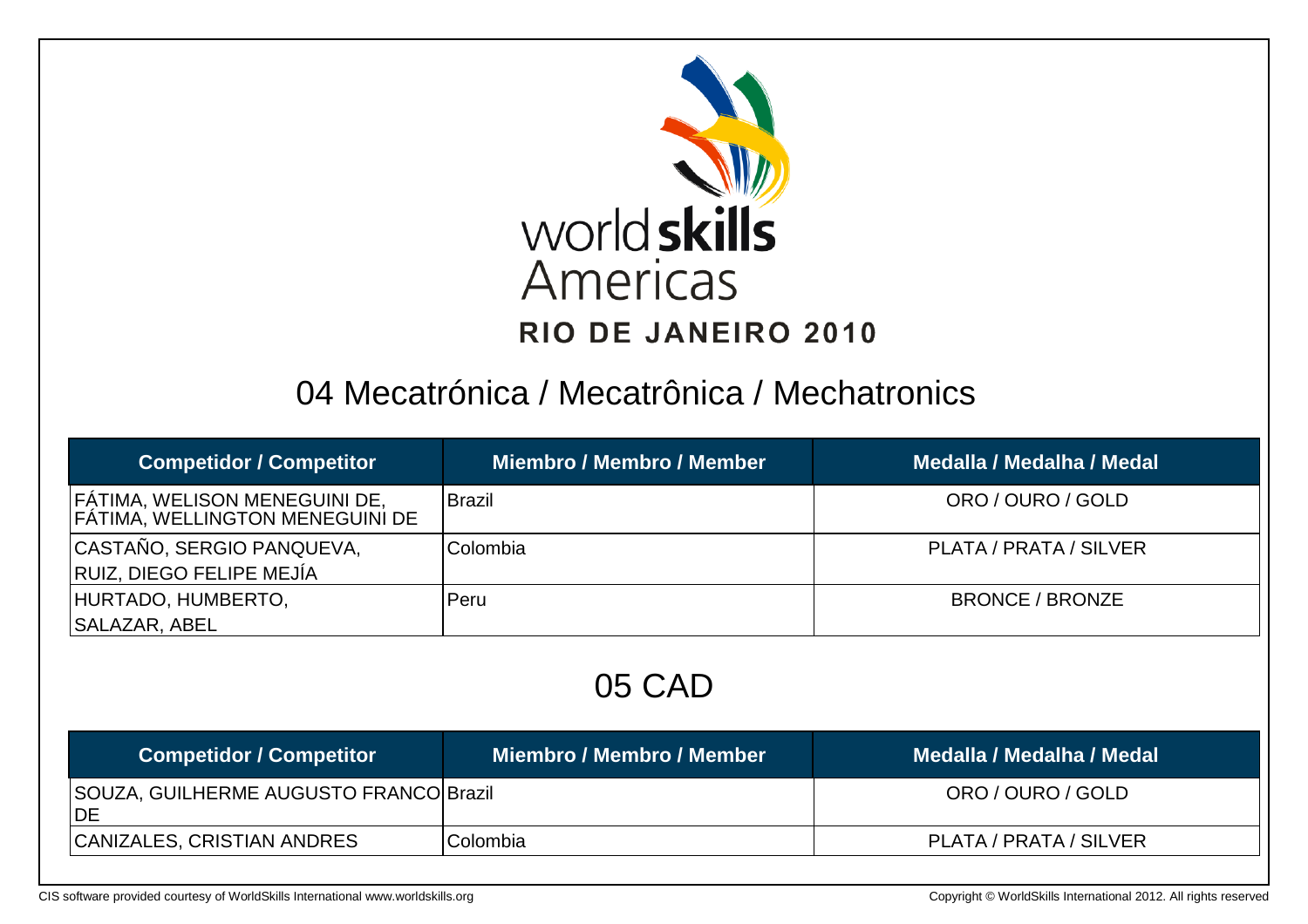## 06 Torneado CNC /Tornearia CNC / CNC Turning

| <b>Competidor / Competitor</b>     | Miembro / Membro / Member | Medalla / Medalha / Medal |
|------------------------------------|---------------------------|---------------------------|
| <b>SANTOS, RAFAEL DE OLIVEIRA</b>  | <b>Brazil</b>             | ORO / OURO / GOLD         |
| BLANCO, CARLOS AUGUSTO             | Colombia                  | PLATA / PRATA / SILVER    |
| <b>FERNANDEZ, JESSE OREL ABREU</b> | Domenican Republica       | <b>BRONCE / BRONZE</b>    |

### 07 Fresado CNC / Fresagem CNC / CNC Milling

| <b>Competidor / Competitor</b>     | Miembro / Membro / Member | Medalla / Medalha / Medal |
|------------------------------------|---------------------------|---------------------------|
| SILVANO, OSMAR JOÃO                | <b>Brazil</b>             | ORO / OURO / GOLD         |
| <b>IMOSQUEA, FRANK LUIS DILONE</b> | Dominican Republic        | PLATA / PRATA / SILVER    |

09 Soluciones de software TI para empresas / Soluções de software TI para negócios TI / IT Software Solutions for Business

| <b>Competidor / Competitor</b> | Miembro / Membro / Member | Medalla / Medalha / Medal |
|--------------------------------|---------------------------|---------------------------|
| BUENO, PAOLO HAJI DE CARVALHO  | <b>IBrazil</b>            | ORO / OURO / GOLD         |
| NUÑEZ, JOSE MANUEL LORA        | Dominican Republic        | PLATA / PRATA / SILVER    |
| <b>RAMOS, ARMANDO ARIAS</b>    | Paraguay                  | BRONCE / BRONZE           |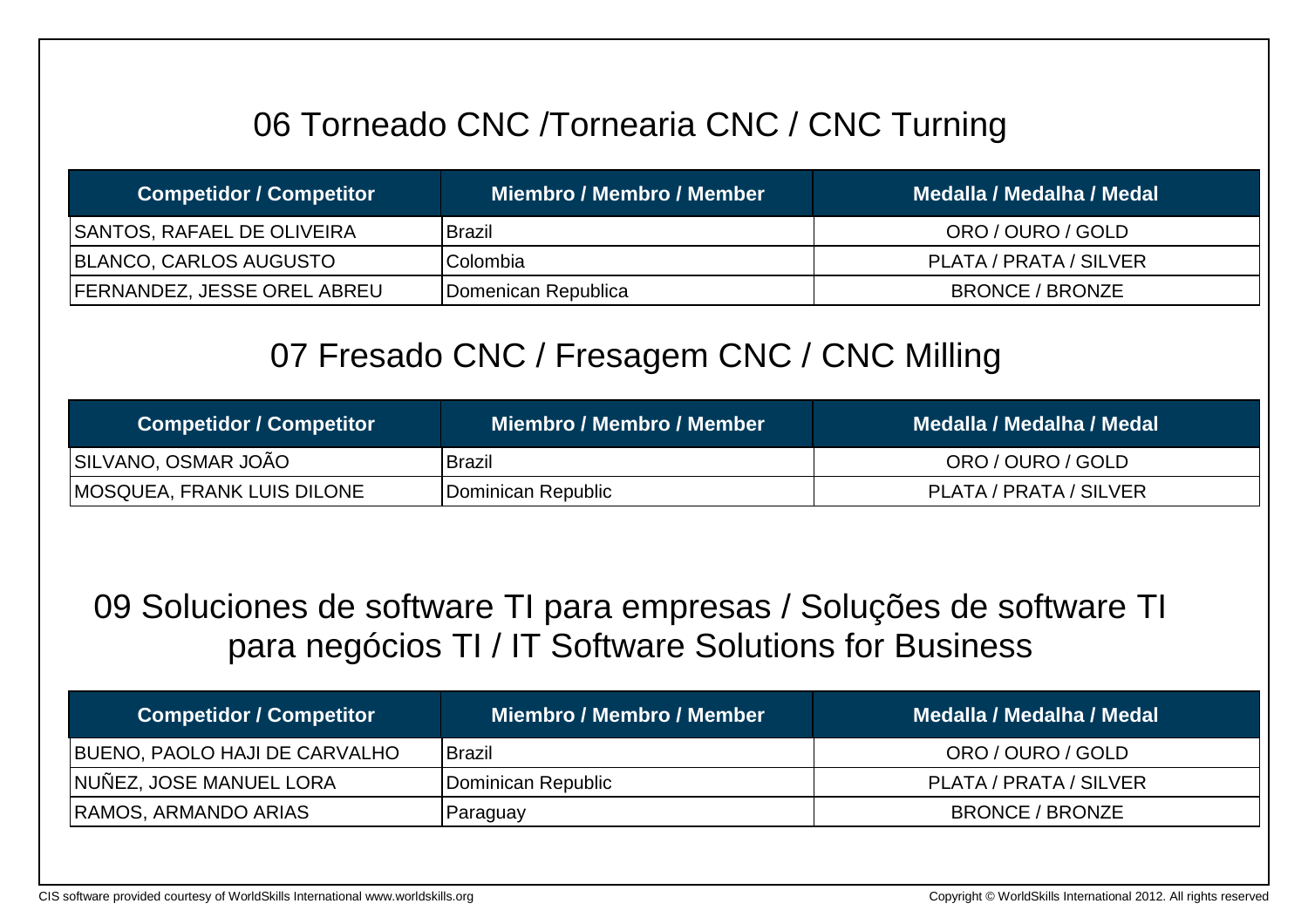# 10 Soldadura / Soldagem / Welding

| <b>Competidor / Competitor</b>               | <b>Miembro / Membro / Member</b> | Medalla / Medalha / Medal |
|----------------------------------------------|----------------------------------|---------------------------|
| <b>FILGUEIRA, LUCAS LANDRINY COSTA</b>       | Brazil                           | ORO / OURO / GOLD         |
| ANCHO, BRAULIO ALEXANDER<br><b>IOLIVARES</b> | <b>Peru</b>                      | PLATA / PRATA / SILVER    |
| MARCIANO, PINAS                              | Suriname                         | <b>BRONCE / BRONZE</b>    |

### 12 Revestimiento de Pared y Pisos / Revestimento de Pared e Piso / Wall and Floor Tiling

| <b>Competidor / Competitor</b> | Miembro / Membro / Member | Medalla / Medalha / Medal \ |
|--------------------------------|---------------------------|-----------------------------|
| SILVA, JECIVALDO OLIVEIRA DA   | Brazil                    | ORO / OURO / GOLD           |
| <b>PATRICIA NARVAEZ, LAURA</b> | Argentina                 | PLATA / PRATA / SILVER      |

### 15 Fontanería y Calefacción / Canalização e Aquecimento / Plumbing and **Heating**

| <b>Competidor / Competitor</b>             | Miembro / Membro / Member | Medalla / Medalha / Medal |
|--------------------------------------------|---------------------------|---------------------------|
| JJÚNIOR, SILVIO BARBOSA DE OLIVEIRA Brazil |                           | ORO / OURO / GOLD         |
| RAFAEL, MENA,                              | Argentina                 | PLATA / PRATA / SILVER    |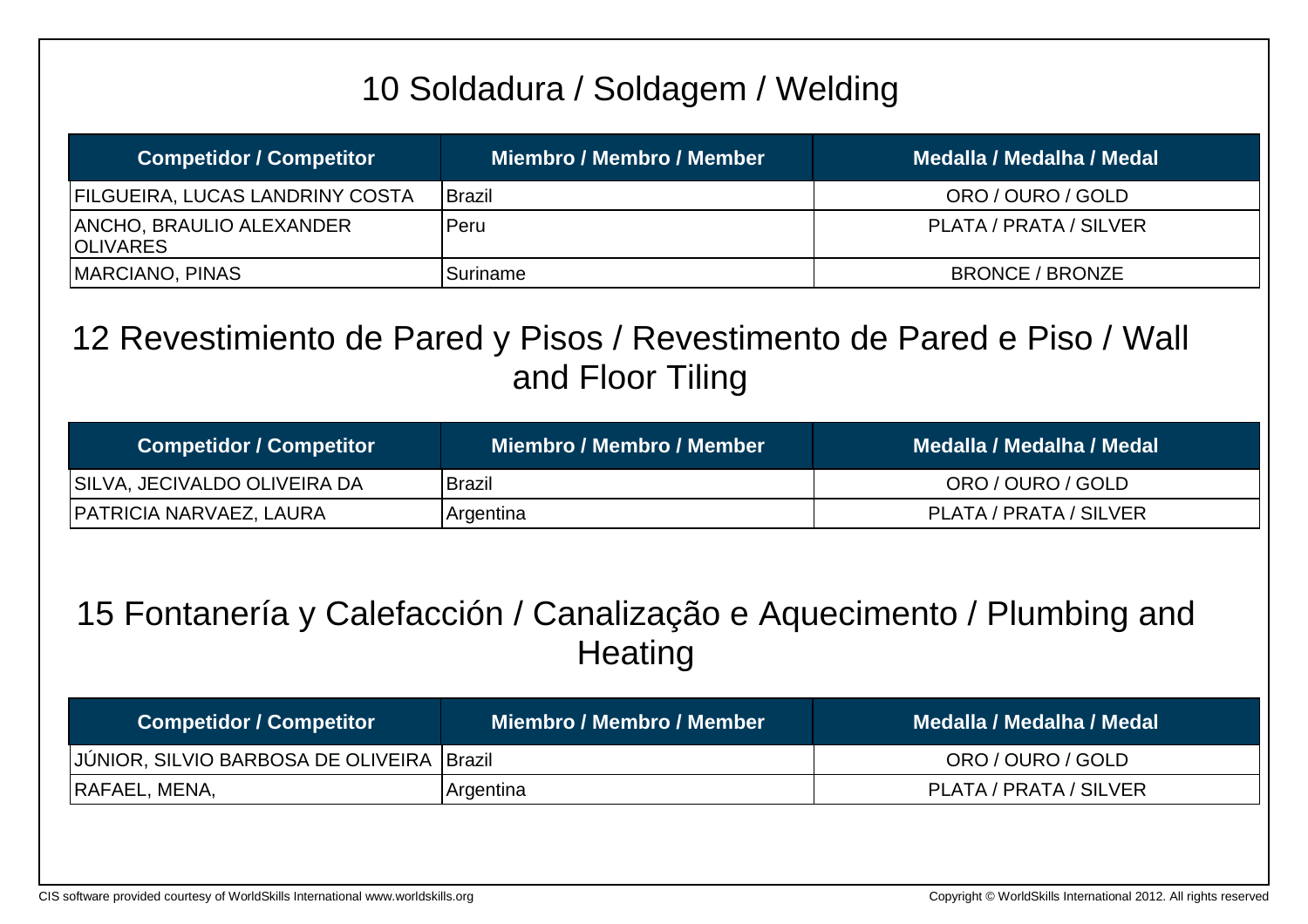## 16 Electrónica / Eletrônica / Electronics

| <b>Competidor / Competitor</b> | Miembro / Membro / Member | Medalla / Medalha / Medal |
|--------------------------------|---------------------------|---------------------------|
| <b>IDESPINDULA, GABRIEL</b>    | Brazil                    | ORO / OURO / GOLD         |
| BUITRAGO, VICTOR MANUEL RUBIO  | Colombia                  | PLATA / PRATA / SILVER    |
| DIAZ, ALFREDO DILONE           | Dominican Republic        | BRONCE / BRONZE           |

## 17 Web Design

| <b>Competidor / Competitor</b> | Miembro / Membro / Member | Medalla / Medalha / Medal |
|--------------------------------|---------------------------|---------------------------|
| BARBOSA, NATÃ MICCAEL          | <b>Brazil</b>             | ORO / OURO / GOLD         |
| <b>SCHUTTER, LENNARD</b>       | <b>INetherlands</b>       | PLATA / PRATA / SILVER    |
| SOLANO, RICHARD STIVEN ADAMES  | Dominican Republic        | BRONCE / BRONZE           |

## 18 Instalaciones Eléctricas / Instalações Elétricas / Electrical Installations

| <b>Competidor / Competitor</b> | Miembro / Membro / Member | Medalla / Medalha / Medal |
|--------------------------------|---------------------------|---------------------------|
| <b>CANUTO, JEAN MARCEL</b>     | <b>Brazil</b>             | ORO / OURO / GOLD         |
| ANDRÉS ALU, ADRIAN             | Argentina                 | PLATA / PRATA / SILVER    |
| BUENO, NIKY ABRAHAN BAEZ       | Domenican Republic        | BRONCE / BRONZE           |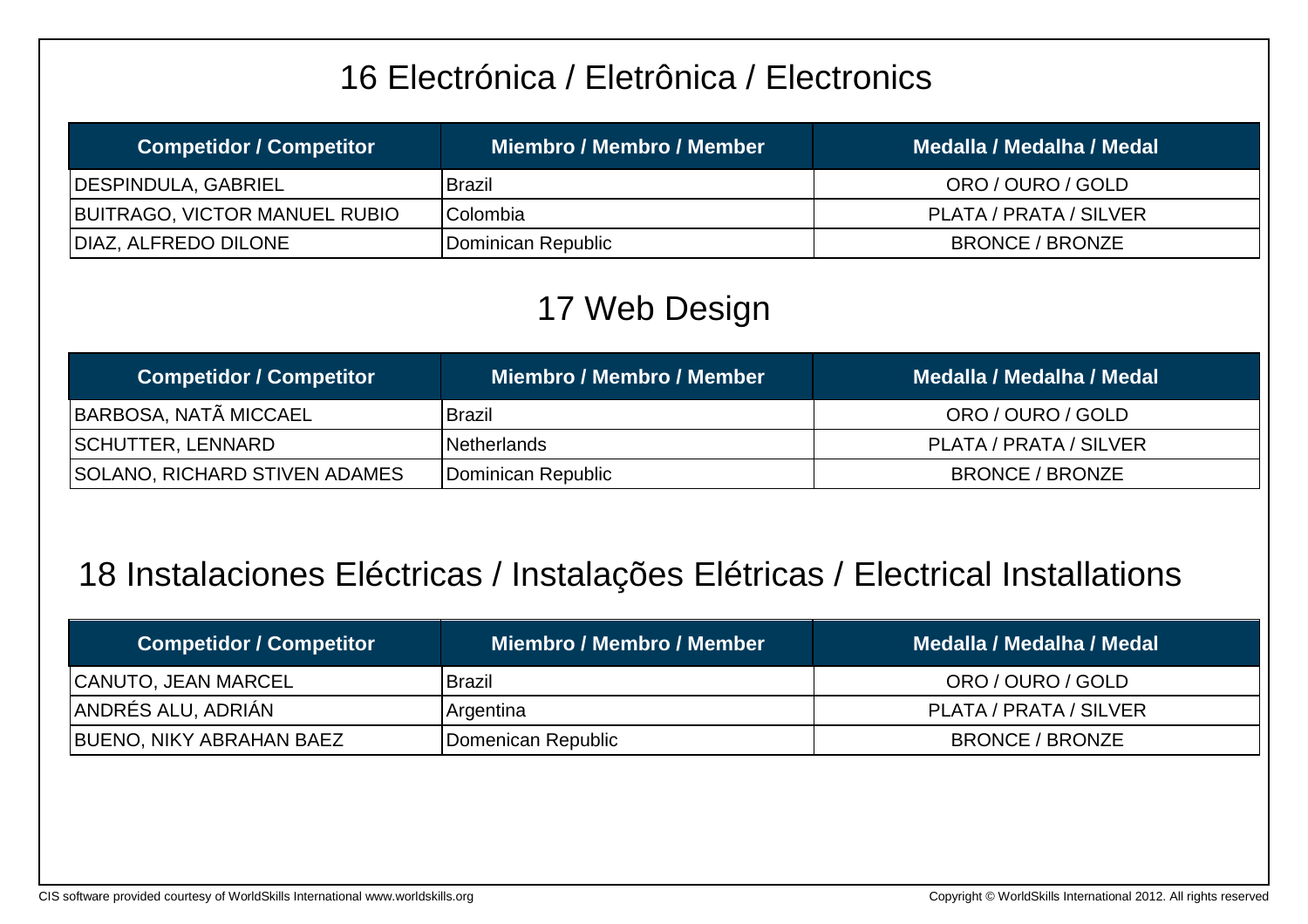## 20 Albañilería / Alvenaria / Bricklaying

| <b>Competidor / Competitor</b>  | Miembro / Membro / Member | Medalla / Medalha / Medal |
|---------------------------------|---------------------------|---------------------------|
| SILVA, DEIVIDY NUNES DA         | Brazil                    | ORO / OURO / GOLD         |
| <b>PARRA, YON EDISON MURIEL</b> | Colombia                  | PLATA / PRATA / SILVER    |

#### 23 Robótica Móbil / Robótica Móvel / Mobile Robotics

| <b>Competidor / Competitor</b>                     | Miembro / Membro / Member | Medalla / Medalha / Medal |
|----------------------------------------------------|---------------------------|---------------------------|
| ESPOLAOR, CÉSAR RUY,                               | <b>Brazil</b>             | ORO / OURO / GOLD         |
| <b>SANTOS, RONEY CAVALCANTE DOS</b>                |                           |                           |
| <b>MORALES, CHRISTIAN ARLEY</b><br>MEDINA,         | <b>Colombia</b>           | PLATA / PRATA / SILVER    |
| <b>RAMIREZ, JOSE MAURICIO VELANDIA</b>             |                           |                           |
| <b>BUSTOS, ANA FRANCISCA</b><br><b>FUENTEALBA,</b> | Chile                     | <b>BRONCE / BRONZE</b>    |
| <b>ROJAS, DAVID IGNACIO BARRIGA</b>                |                           |                           |

#### 24 Ebanistería / Marcenaria / Cabinetmaking

| <b>Competidor / Competitor</b> | Miembro / Membro / Member        | Medalla / Medalha / Medal |
|--------------------------------|----------------------------------|---------------------------|
| <b>TROMBINI, RAFAEL ROSAN</b>  | <b>Brazil</b>                    | ORO / OURO / GOLD         |
| <b>TRAYAL, CHASE</b>           | <b>IUnited States of America</b> | PLATA / PRATA / SILVER    |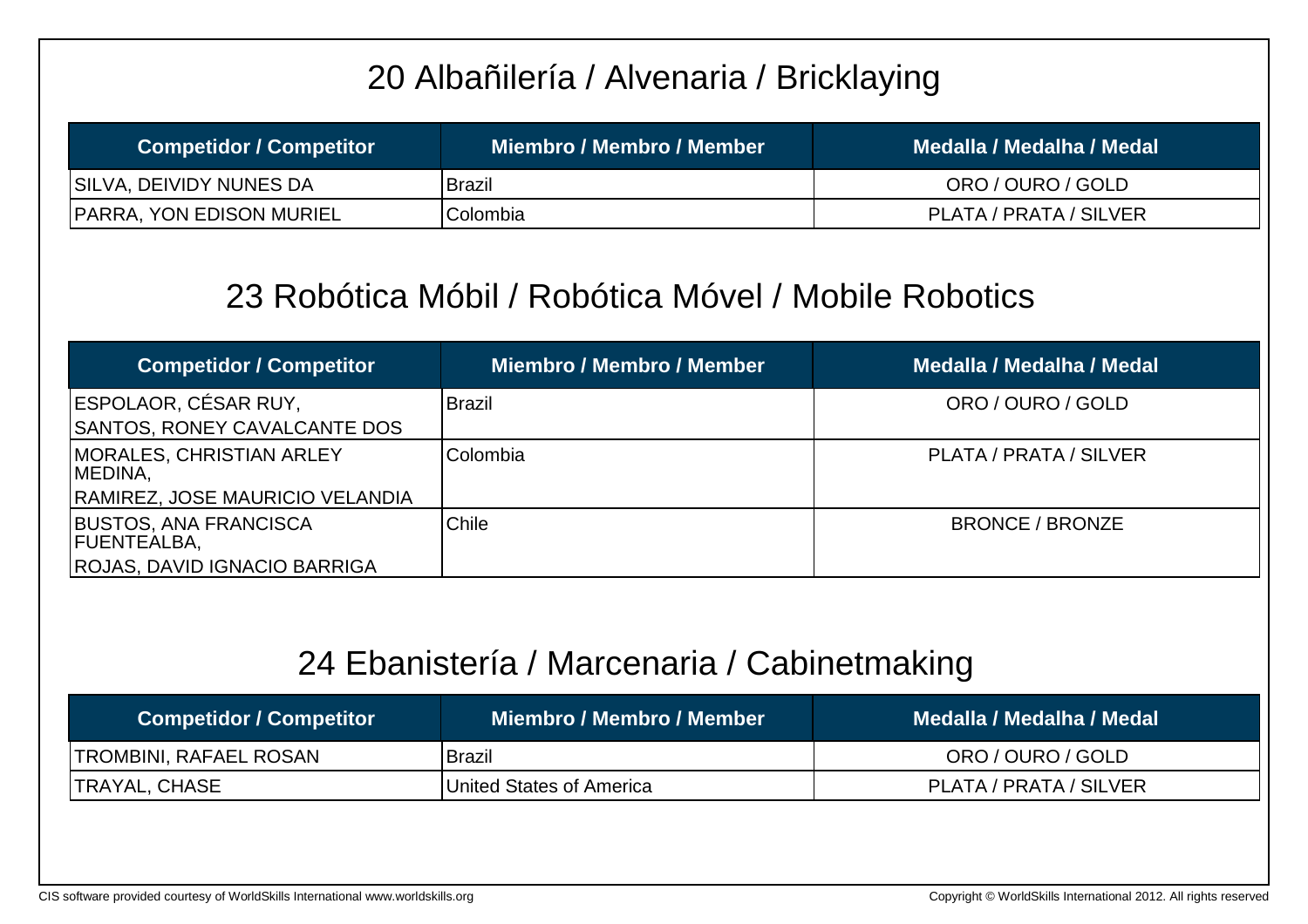## 29 Peluquería / Cabelereiro / Hairdressing

| <b>Competidor / Competitor</b> | Miembro / Membro / Member | Medalla / Medalha / Medal |
|--------------------------------|---------------------------|---------------------------|
| MELLO, DANIELA SILVA DE        | Brazil                    | ORO / OURO / GOLD         |
| <b>BATTICK, SASHAMOL</b>       | Jamaica                   | PLATA / PRATA / SILVER    |

### 30 Confección de Ropas / Confecção de Roupas / Clothes Sewing

| <b>Competidor / Competitor</b>                | <b>Miembro / Membro / Member</b> | Medalla / Medalha / Medal |
|-----------------------------------------------|----------------------------------|---------------------------|
| PIMENTA, SAMANTA APARECIDA<br><b>ARAÚJO</b>   | <b>Brazil</b>                    | ORO / OURO / GOLD         |
| GONZALES, GRACIELA SALOMÉ<br><b>IUZURIAGA</b> | Peru                             | PLATA / PRATA / SILVER    |
| ESPINOZA, MARCOS AURELIO DAVALOS Paraguay     |                                  | <b>BRONCE / BRONZE</b>    |

#### 32 Pastelería / Confeitaria / Confectioner/Pastry Cook

| <b>Competidor / Competitor</b>   | Miembro / Membro / Member \ | Medalla / Medalha / Medal |
|----------------------------------|-----------------------------|---------------------------|
| QUEIROZ, MARIA GABRIELA SILVA DE | <b>IBrazil</b>              | ORO / OURO / GOLD         |
| <b>NAVARRO, JESSICA ARIAS</b>    | Costa Rica                  | PLATA / PRATA / SILVER    |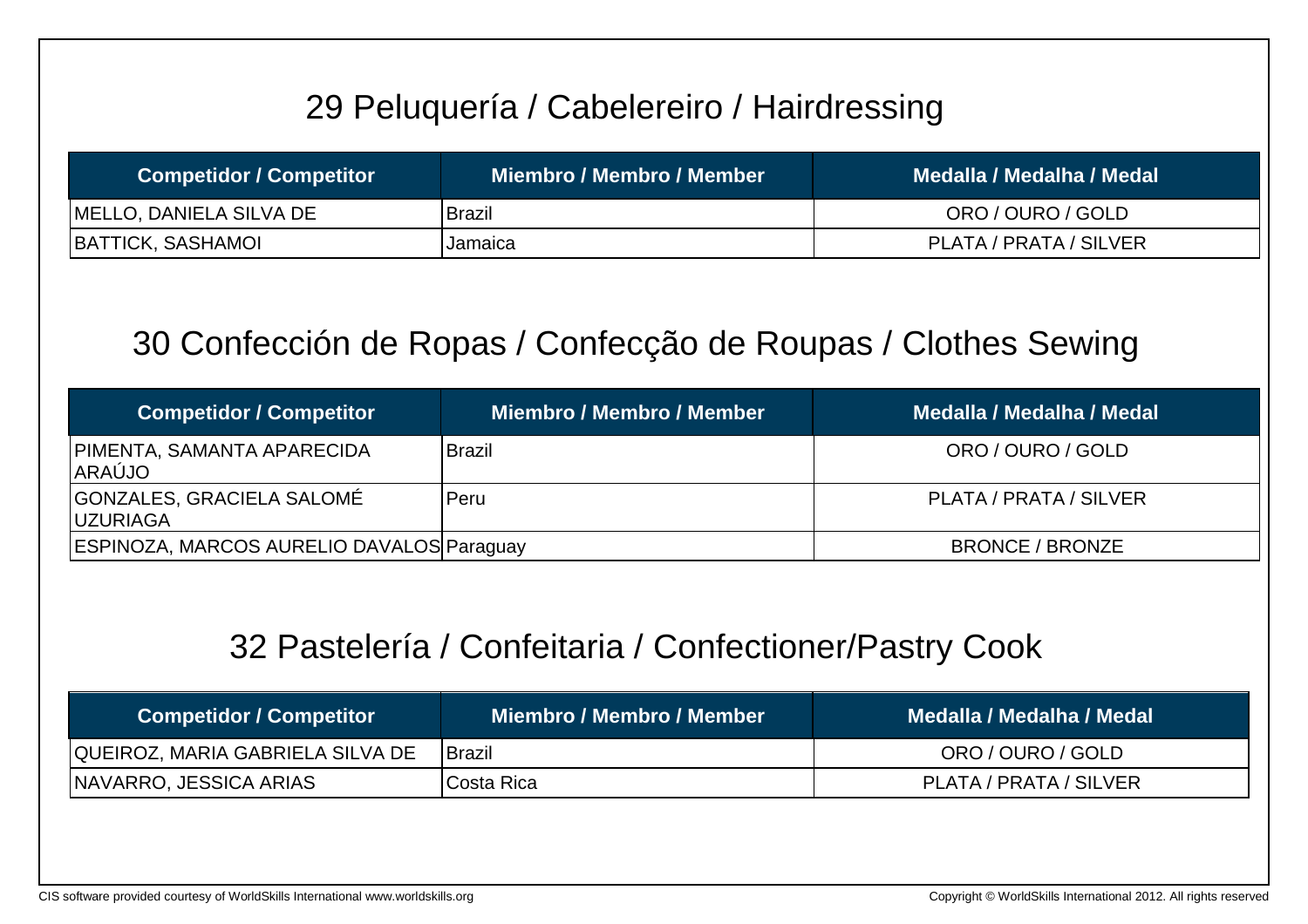## 33 Tecnología Automotriz / Tecnologia Automotiva / Automobile **Technology**

| <b>Competidor / Competitor</b> | Miembro / Membro / Member ˈ      | Medalla / Medalha / Medal |
|--------------------------------|----------------------------------|---------------------------|
| CAETANO, EDUARDO DOS REIS      | <b>Brazil</b>                    | ORO / OURO / GOLD         |
| <b>LEHMKUHL, DANIEL</b>        | <b>IUnited States of America</b> | PLATA / PRATA / SILVER    |
| RODRIGUEZ, DIEGO ARMANDO       | Colombia                         | <b>BRONCE / BRONZE</b>    |

### 34 Cocina / Cozinha / Cooking

| <b>Competidor / Competitor</b>     | Miembro / Membro / Member | Medalla / Medalha / Medal |
|------------------------------------|---------------------------|---------------------------|
| <b>IMENEZES, LAYSA BARRETTO DE</b> | Brazil                    | ORO / OURO / GOLD         |
| <b>BROOKS, DANEIL</b>              | Jamaica                   | PLATA / PRATA / SILVER    |
| JULIOS, IDALY                      | Colombia                  | <b>BRONCE / BRONZE</b>    |

#### 35 Servicio de Restaurante / Serviço de Restaurante / Restaurant Service

| <b>Competidor / Competitor</b>                           | Miembro / Membro / Member | Medalla / Medalha / Medal |
|----------------------------------------------------------|---------------------------|---------------------------|
| <b>SANTOS, HEMILTON HEVERTON</b><br><b>IOLIVEIRA DOS</b> | <b>IBrazil</b>            | ORO / OURO / GOLD         |
| HOVELS, ANNE                                             | <b>Netherlands</b>        | PLATA / PRATA / SILVER    |